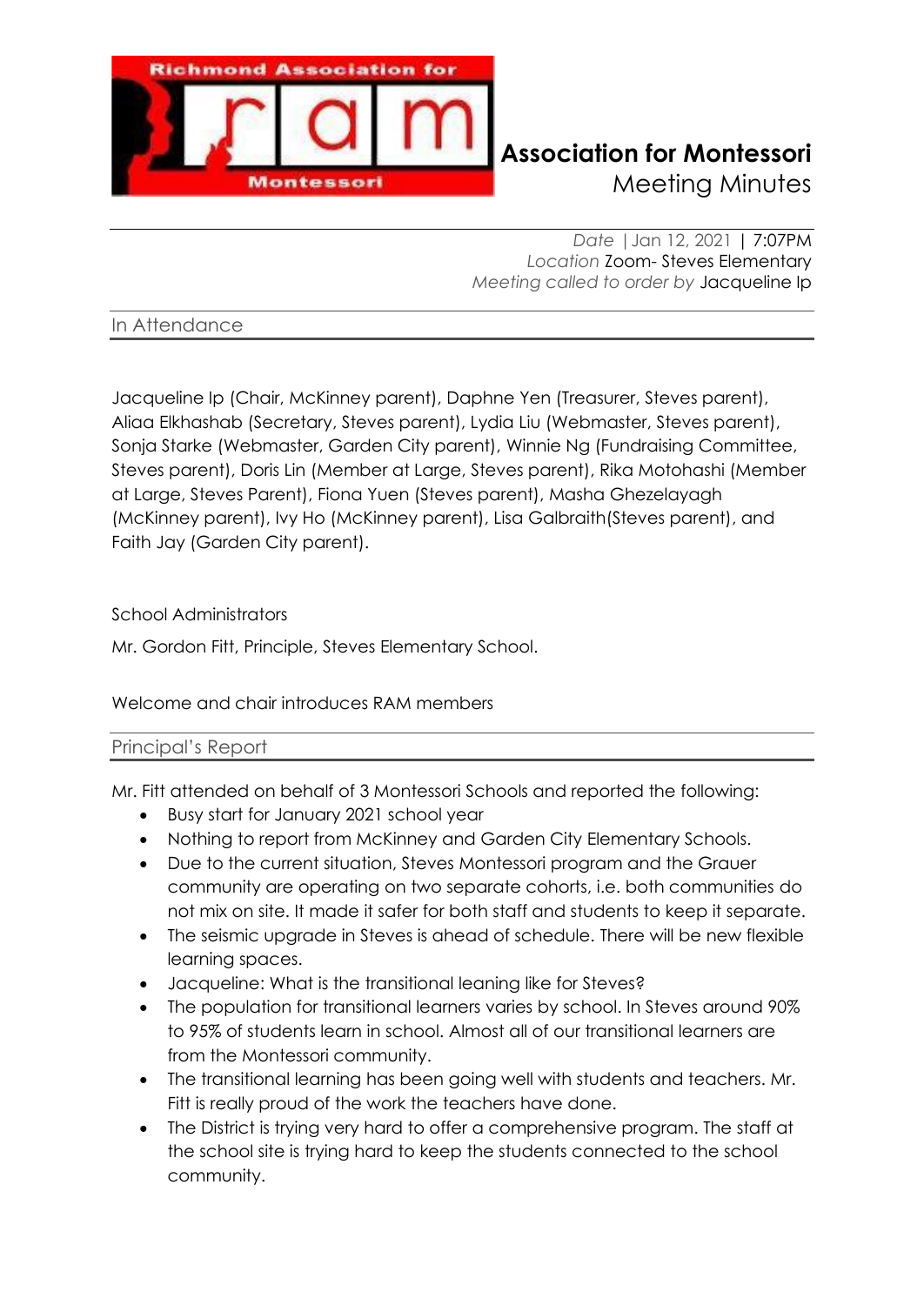

# **Richmond Association for Montessori** Meeting Minutes

- The experience with the transitional learners might be different for each school. Schools had to put models that worked for both transitional and inperson learners.
- Fiona: Are we confirmed that the Montessori program is moving back to Steves this coming September?
- Mr Fitt: I can't confirm it, but the project is ahead of schedule. All the classrooms at Steves site are complete. The office portion is currently under renovation and it should be completed by September

Approval of Minutes from Last Meeting

Last meeting's minutes circulated through Zoom chat and approved.

### Adoption of Agenda

Agenda circulated through Zoom chat and accepted.

#### RAM Reports

Chair Report

● Housekeeping items.

Treasurer Report and Budget Discussion

- Daphne reviewed financial reports.
- Total Income: \$5k.
- Total Expenses: \$417.
- Balance Sheet total Assets \$45K.

Tax receipts

- 2018/2019/2020 tax receipt were completed and Members and Donors should have received them via email. Please follow-up with RAM treasurer if you are eligible but haven't received yours yet.
- Outsourcing and using Google Account was helpful in getting all the precious receipts sorted.
- Depending on your donation, the tax receipts are for donation above \$75 membership. Contributions over \$200 receive receipt for the full amount.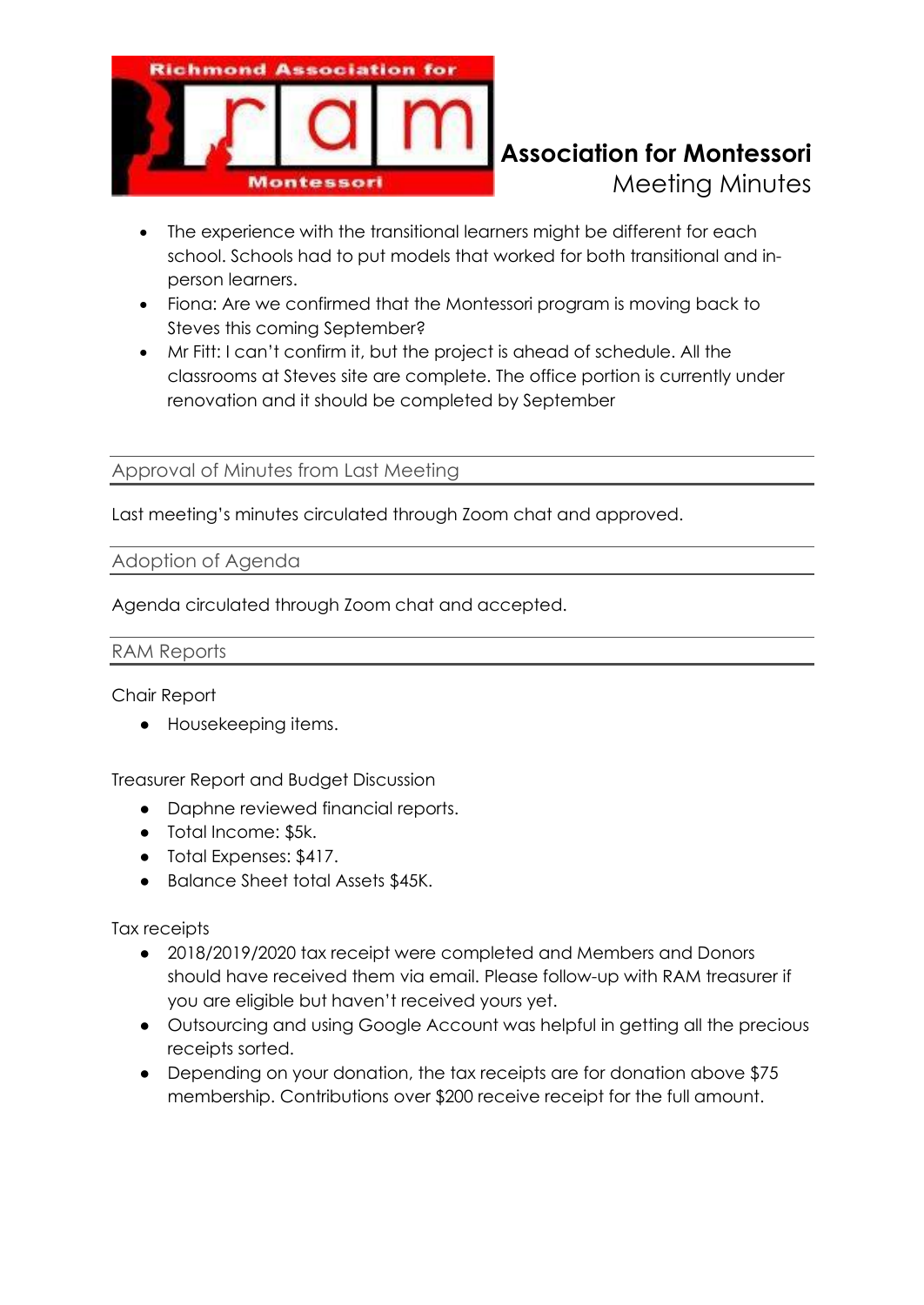

### Open Issues and New Business

Membership and Donation Drive Cut-off Date

- Membership and Donation Drive early bird cut-off date was January 5<sup>th</sup>. Our campaign went out on the beginning of December, reminder went out before Christmas break not knowing that Garden City School had already started their holiday break.
- Currently, 41 families are eligible for the January 5<sup>th</sup> cut-off period. However, by extending it to Feb 22nd more families will be able to participate.
- Jacqueline will mention it in the upcoming RAM newsletter.
- Sonja and Lydia to update RAM website and Facebook with the new Membership and Donation Drive cut-off date to Feb 22nd.

RAM Awareness

- Rika: How can we create awareness and motivate families to donate at the beginning of school year?
- Normally we would collection membership forms and cheques from the 3 schools through designated members. We then manually record them on a spread sheet. At our December meeting, all checks would be handed to the Treasurer for bank deposit.
- This year Eventbrite (online platform used for membership and donations) went well and parents used e-mail transfer successfully, only 5 parents submitted cheques as their form of payment.
- We are definitely not catching all the parents who are new to the program.
- How can we incent people to be involved? Because we are not visible and present at school like the PAC, not all families are aware of RAM, their membership, and the role we play.
- Sometimes parents don't know they are a part of RAM. There is a disconnect. Currently, we only use the newsletter to inform parents about our association but if that e-mail is not opened, parents will have no further knowledge. Open to any suggestions or ideas to have more exposure without bombarding with too much contact.
- Mr. Fitt mentioned that Steves teachers hired a consultant to talk about how to properly organize Montessori materials and furniture. Teachers at Steves worked together to find materials that benefits everyone and spend funding in a way that benefits the program as a whole in a more cohesive way.
- Jacqueline proposed reaching out to the admin team to see if the teachers can be involved in taking pictures of the material and/or furniture that were funded by RAM to be added to our newsletter.